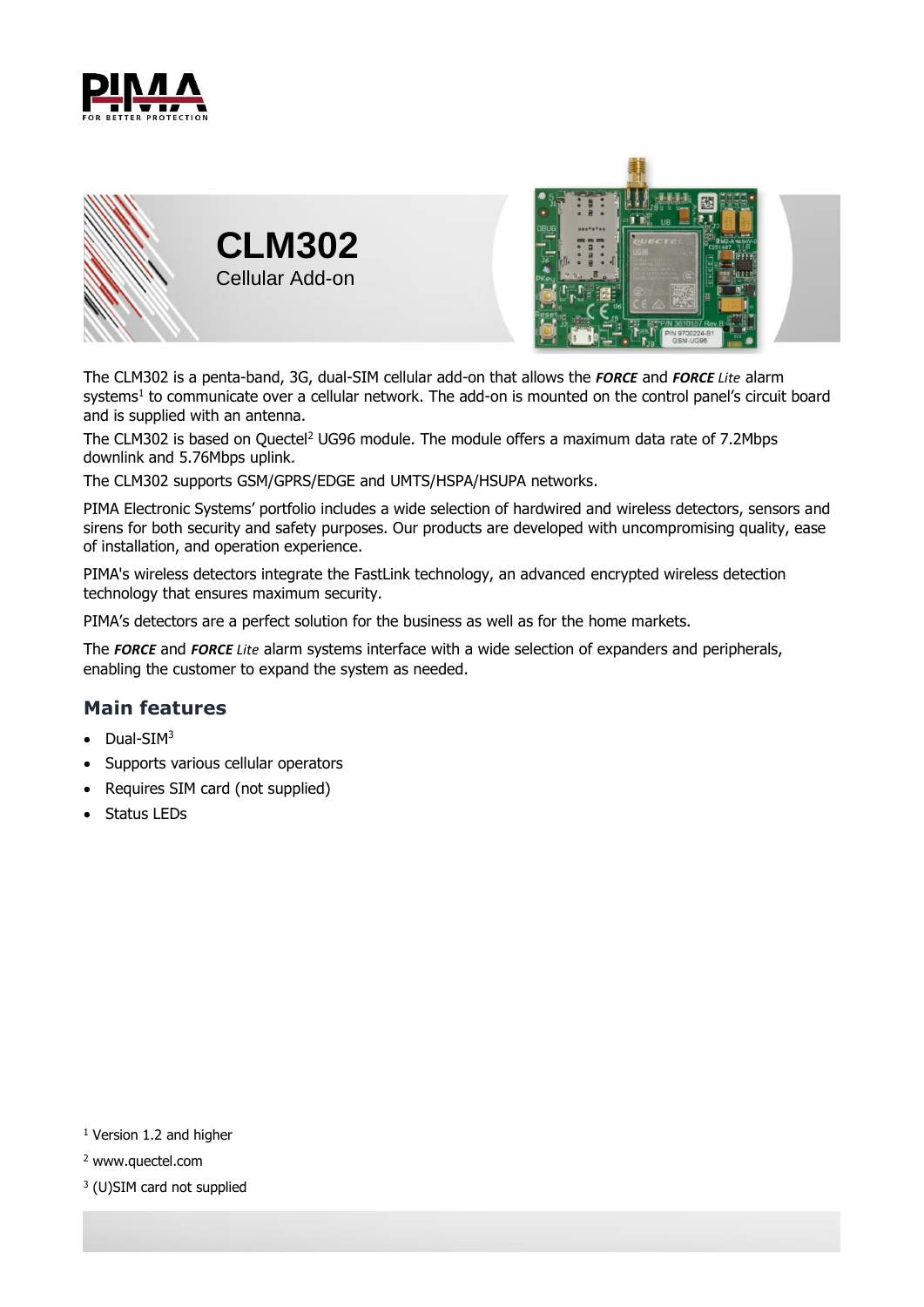

## **Technical Specifications**

- Channels: GPRS/SMS/Voice
- (U)SIM Type: Nano
- Dual-(U)SIM. Master/Backup set by the control panel
- Antenna Cable Length: 2m
- Input Power (by the control panel): 6-20VDC
- Current Consumption: Min. 30mA, Max. 200mA
- Sizes: 9 X 7 X 2.5 cm
- Weight: 335gr
- CE Compliance
- Operating Temperature: -10 to +55 °C
- Humidity (Max.): 93% R.H., Non-condensing.
- Data
	- o HSUPA: Max. 5.76Mbps
	- o HSDPA: Max. 7.2Mbps
	- o UMTS: Max. 384Kbps (DL), Max. 384Kbps (UL)
	- o EDGE: Max.296Kbps (DL), Max 236.8kbps (UL)
	- o GPRS: Max. 107Kbps (DL), Max. 85.6Kbps (UL)
	- $\circ$  CSD: 14.4 Kbps
- Approvals
	- o RoHS Compliant
	- o CE/GCF (Europe)
	- o DoC (Russia)
	- o IFETEL/Movistar (Mexico)
	- o ICASA (South Africa)
	- o Anatel (Brazil)
	- o Telefonica (Global)
- Sensitivity
	- o -110dbm@UMTS 800/850/900/2100
	- o -109.5dbm@UMTS 1900
	- $\circ$  -109.5dbm@GSM 850
	- o -108.5dbm@EGSM 900
	- o -110dbm@ DCS 1800
	- o -108dbm@PCS 1900
- HSUPA: Release 7 (Category 6+8)

## **Ordering Information**

CLM302: P/N 8300045

- EDGE: Multi-slot Class 33
- GPRS: Multi-slot Class 33
- UMTS: Release 99/7
- GSM: Release 99/4
- 3GPP TS 27.007, 3GPP TS 27.005
- Enhanced AT Commands
- Bands
	- o 800/850/900/1900/2100MHz @UMTS
	- o 850/900/1800/1900MHz @GSM
	- o HSUPA Release 7 (category 6)
	- o HSDPA Release 7 (category 8)
	- o EDGE Multi-slot Class 12
	- o GPRS Multi-slot Class 12
	- o UMTS Release 99/7
	- o GSM Release 99/4
- Voice
	- o Speech Codec Modes: HR, FR, EFR, AMR, AMR-WB
	- o Echo Arithmetic: Echo Cancellation, Noise **Reduction**
- Electrical Characteristics

Output Power:

- $\circ$  Class 3 (24dBm +1/-3dB) for UMTS bands
- o Class E2 (27dBm±3dB) for GSM850 & EGSM900
- o Class E2 (26dBm±3dB) for DCS1800 & PCS1900
- $\circ$  Class 4 (33dBm  $\pm$ 2dB) for GSM 850/900
- $\circ$  Class 1 (30dBm  $\pm$ 2dB) for GSM 1800/1900
- Power consumption
	- o 50μA@power off
	- o 1.1mA@GSM sleep, DRX=9
	- o 1.7mA@UMTS sleep, DRX=9
	- o 240mA@GSM voice (max.)
	- o 490mA@UMTS voice (max.)
	- o 520mA@GPRS data (max.)
	- o 500mA@EDGE data (max.)
	- o 580mA@HSDPA (max.)
	- o 540mA@HSUPA (max.)